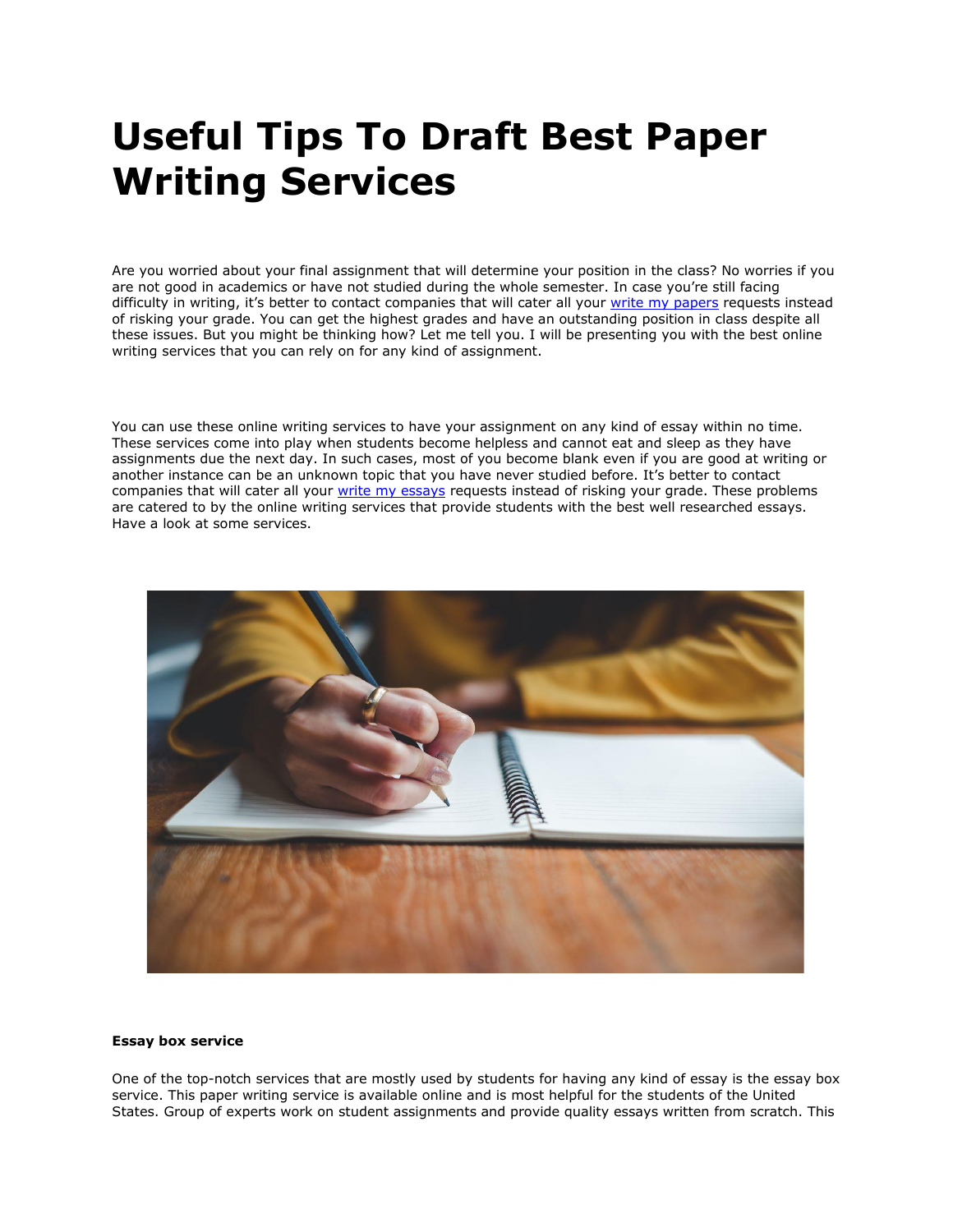service also facilitates the similarity index of your paper. Refund policies and customer satisfaction is ensured by the company. One thing you should survey is that paying little notification to how long or short your [essay writing service](https://essayhours.com/) remarked on book reference is, it should be done on brief regions. The price per page is lower as compared to other companies so every student can easily avail their service from the pocket money they have.

### **EssaysFactory.org service**

Whenever students need good personal statements they search for essays factory. org company. This service provides up-to-mark personal statements to be submitted to the university. This service is known for clearing most student personal statements in university. This service provides on-time delivery with the lowest possible rates. Outline for an essay is also freely provided to customers. The standard length of an explained summary can shift and depend on an [essay writer](https://www.collegeessay.org/) with your writing piece. The writers of this service provide unique work that is free of plagiarism. Proofreaders are hired to ensure quality work and they point out mistakes of the writers so that clients are satisfied by the work.

### **Essaypro service**

Another cheapest essay writing service used by students in difficult times is for quality work. This is an affordable and easy to access service. It's a reputable company with exceptional performance for years. Writers from diverse fields are a part of this service. The writers are ENL (English as Primary Language) and ESLs (English as Secondary Language). It's the third-best writing service with twenty years of experience in the rating of online writing companies. Revisions are quickly addressed within the time that is the plus point of this service.

#### **Gradesminer.com**

Unique writing service available for you to have a good cause and effect essay or type of book review, essay is the Gradesminer.com. It is a high-quality service affordable for all students. Here the different writers perform the task with unique style and understanding. While there are some online dissertation [writing](https://www.gradschoolgenius.com/dissertation-writing-services) services for students who can easily put their thoughts on paper, others don't enjoy writing these essays either because they are too lazy or don't possess good writing skills. Book reviews, article reviews, all types of essays, annotations, and all kinds of assignments are catered by this company. Writers have a high qualification from masters to Ph.D. level. Money back guarantees along with all the time communication with support are provided by this service.

These are some of the best known writing companies that you can check. There are many more besides these. The choice of the company for the write my essay request depends on your range and preferences of type of assignment. There are some students who can easily buy a [custom thesis writing](https://www.gradschoolgenius.com/custom-thesis) service to put their thoughts on paper. All of these services are of high quality. Check their ratings by customers and then decide which one you want to go to. Good luck in this regard.